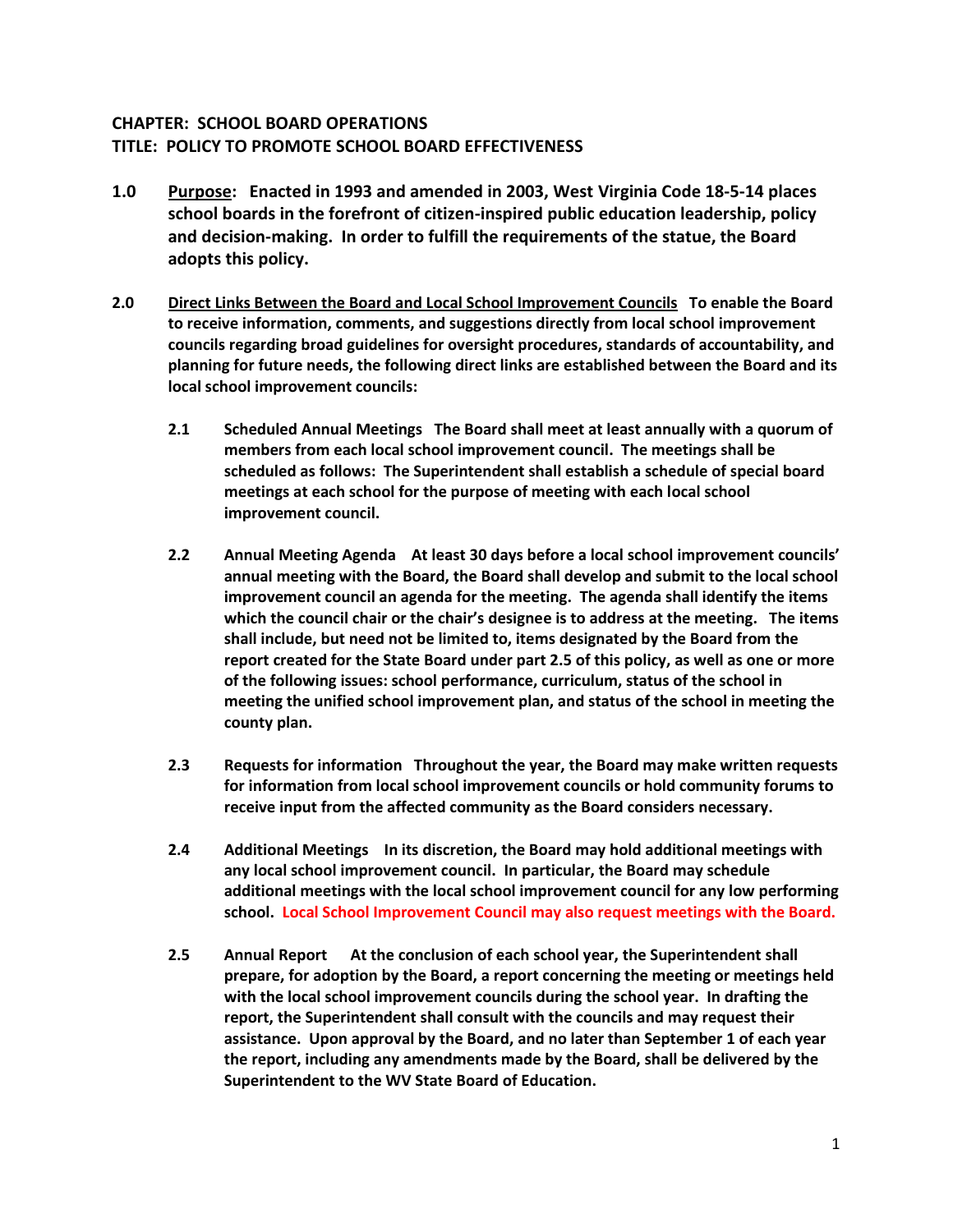**3.0 Direct Links Between the Board and Faculty Senates To enable the Board to receive information, comments, and suggestions directly from faculty senates regarding broad guidelines for oversight procedures, standards of accountability, and planning for future needs, the following direct links are established between the Board and its faculty senates:**

## **Surveys**

**Special Board meetings involving faculty senates**

**Meeting with faculty senate chairs, annual meeting with faculty senates and/or representatives to enhance dialogue with the Board**

**Forums**

**Town meetings**

**The Board shall itemize what it expects from the faculty senate representative** 

- **4.0 Direct Links Between the Board and the Community at Large The following steps shall be taken to develop direct links between the Board and the community at large, allow for community involvement at regular board meetings, and regularly communicate with the public regarding important issues:**
	- **4.1 The Board shall maintain a Website as an effective means of communicating with the public with the annual board meeting dates and locations posted.**
	- **4.2 The Board shall distribute minutes of all regular and special meetings to the local media.**
- **5.0 Periodic Review of Personnel Policies The following procedures shall be followed to ensure that the Board's personnel policies are periodically reviewed to determine their effectiveness:**
	- **5.1 The Board will establish work sessions throughout the school year to review personnel policies to determine their effectiveness.**
	- **5.2 The Board will utilize goals and objectives with input from local school improvement councils, faculty senates, the community at large, administrators and various constituent groups to develop policies.**
- **6.0 Broad Guidelines for the School District The Board recognizes it responsibility to provide broad guidelines for the school district, including the establishment of specific oversight procedures, development and implementation of standards of accountability, and development of long-range plans to meet future needs.**
	- **6.1 Record Annual Review The procedures required by the previous sections of this policy are all intended to meet these ends. A record shall be kept by the President of the Board of all suggestions made under the previous sections by local school**